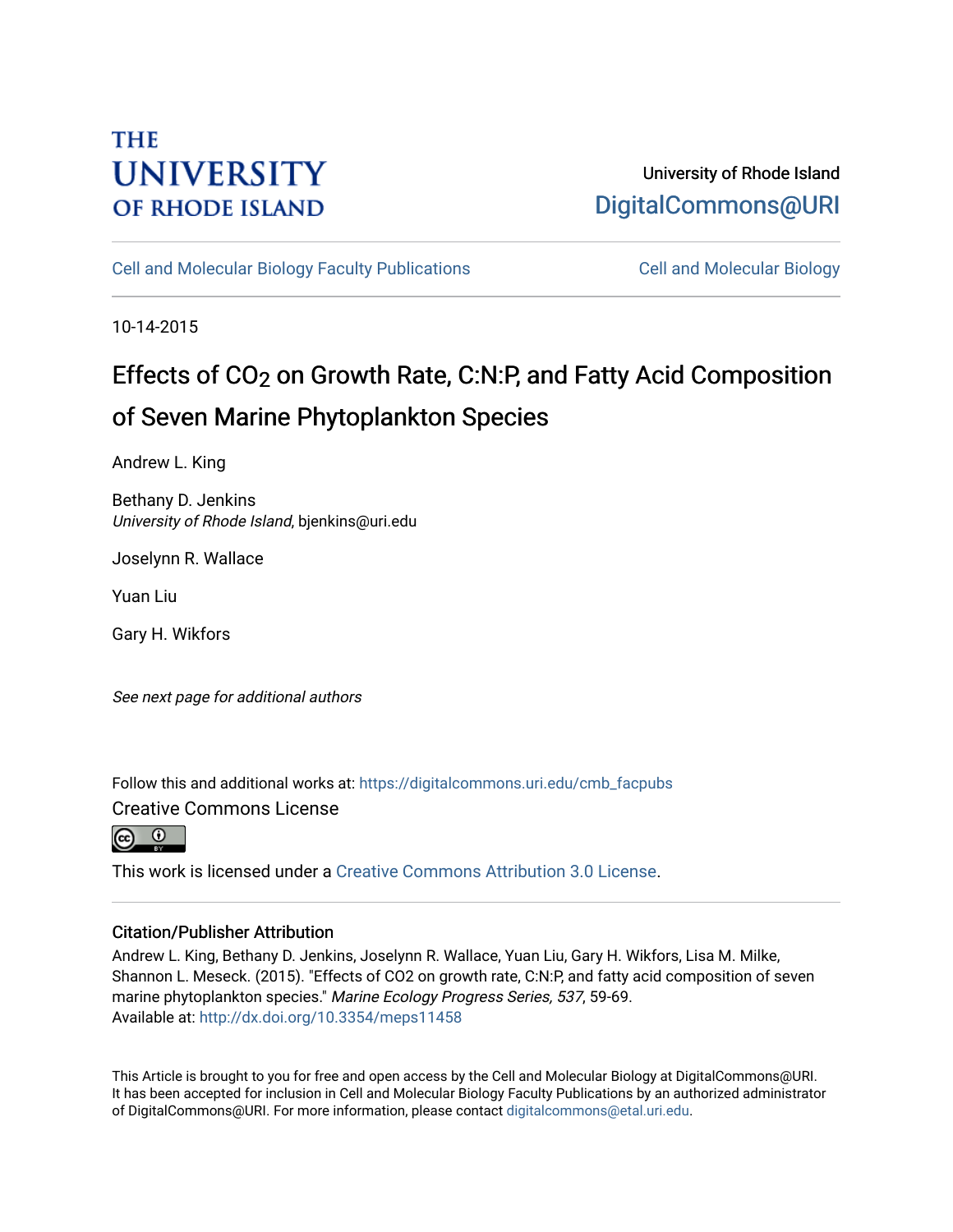### Authors

Andrew L. King, Bethany D. Jenkins, Joselynn R. Wallace, Yuan Liu, Gary H. Wikfors, Lisa M. Milke, and Shannon L. Meseck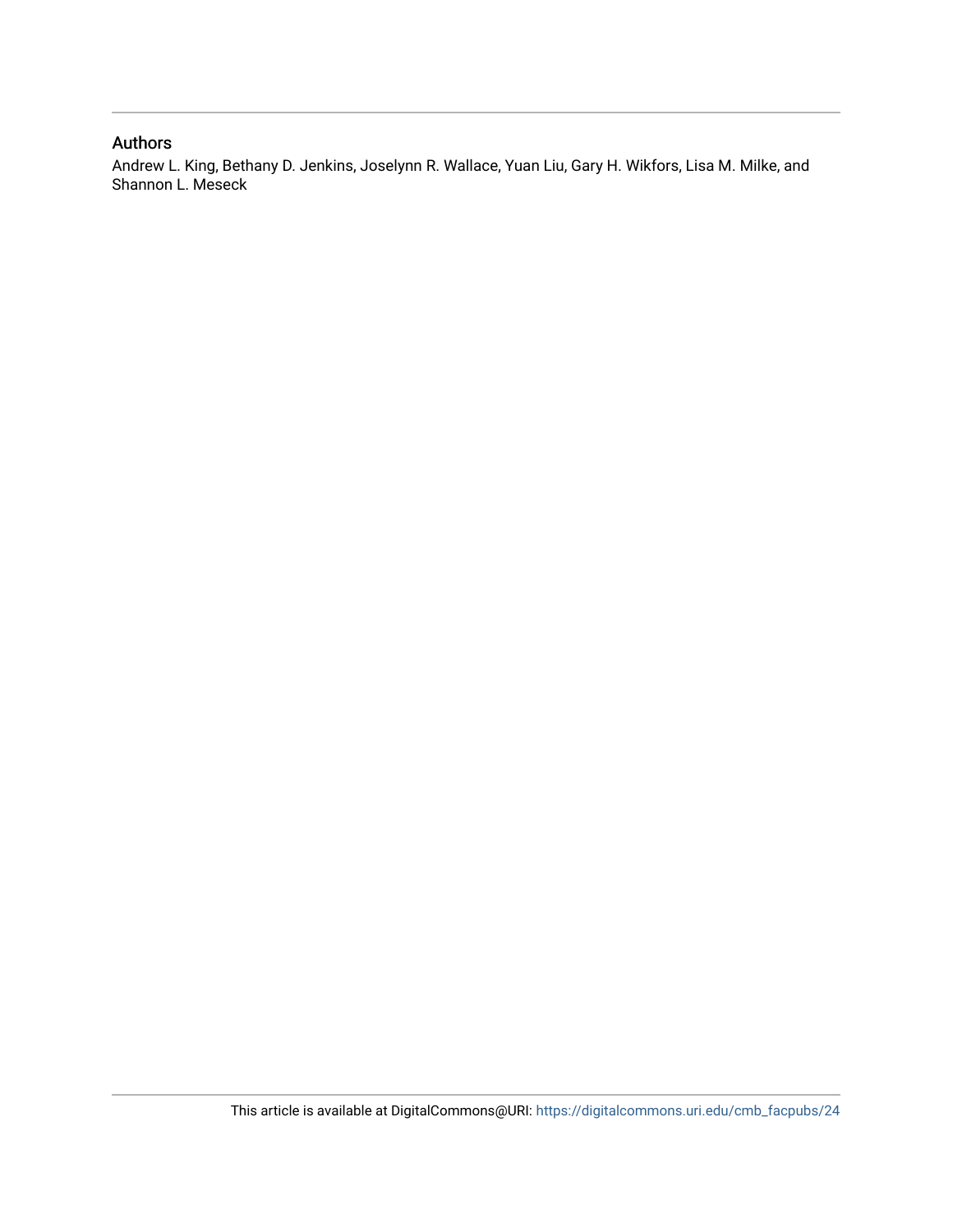**Vol. 537: 59–69, 2015**



## Effects of  $CO<sub>2</sub>$  on growth rate, C:N:P, and fatty acid **composition of seven marine phytoplankton species**

Andrew L. King<sup>1,2,\*</sup>, Bethany D. Jenkins<sup>3</sup>, Joselynn R. Wallace<sup>3</sup>, Yuan Liu<sup>1</sup>,  $\rm{Gary~H.~Wikfors^1,~Lisa~M.~Milke^1,~Shannon~L.~Meseck^1}$ 

**1 Northeast Fisheries Science Center, National Oceanic and Atmospheric Administration, 212 Rogers Ave., Milford, CT 06460, USA 2 Norwegian Institute for Water Research, Thormøhlensgate 53D, 5010 Bergen, Norway**

**3 Department of Cell and Molecular Biology, University of Rhode Island, 120 Flagg Road, Kingston, RI 02881, USA**

ABSTRACT: Carbon dioxide  $(CO_2)$  is the primary substrate for photosynthesis by the phytoplankton that form the base of the marine food web and mediate biogeochemical cycling of C and nutrient elements. Specific growth rate and elemental composition (C:N:P) were characterized for 7 cosmopolitan coastal and oceanic phytoplankton species (5 diatoms and 2 chlorophytes) using low density, nutrient-replete, semi-continuous culture experiments in which  $CO<sub>2</sub>$  was manipulated to 4 levels ranging from post-bloom/glacial maxima (<290 ppm) to geological maxima levels ( $>2900$  ppm). Specific growth rates at high CO<sub>2</sub> were from 19 to 60% higher than in low CO<sub>2</sub> treatments in 4 species and 44% lower in 1 species; there was no significant change in 2 species. Higher CO2 availability also resulted in elevated C:P and N:P molar ratios in *Thalassiosira pseudonana* (~60 to 90% higher), lower C:P and N:P molar ratios in 3 species (~20 to 50% lower), and no change in 3 species. Carbonate system-driven changes in growth rate did not necessarily result in changes in elemental composition, or vice versa. In a subset of 4 species for which fatty acid composition was examined, elevated  $CO<sub>2</sub>$  did not affect the contribution of polyunsaturated fatty acids to total fatty acids significantly. These species show relatively little sensitivity between present day  $CO<sub>2</sub>$  and predicted ocean acidification scenarios (year 2100). The results, however, demonstrate that CO<sub>2</sub> availability at environmentally and geologically relevant scales can result in large changes in phytoplankton physiology, with potentially large feedbacks to ocean biogeochemical cycles and ecosystem structure.

KEY WORDS: Phytoplankton · Carbon dioxide · Ocean acidification · Elemental stoichiometry · Fatty acid composition · Diatom · Chlorophyte

#### **INTRODUCTION**

The Earth's oceans are an important sink for anthropogenic carbon dioxide  $(CO<sub>2</sub>)$ , being the second largest after the atmosphere (Sabine et al. 2004). The removal of  $CO<sub>2</sub>$  from the atmosphere into the world's oceans alters the chemical equilibrium of the seawater carbonate system, resulting in ocean acidification, i.e. a decrease in pH, and an increase in bicarbonate  $(HCO<sub>3</sub><sup>-</sup>)$  and  $CO<sub>2</sub>$ . Continuing  $CO<sub>2</sub>$  emissions at current rates are predicted to increase the partial pressure of  $CO<sub>2</sub>$  (pCO<sub>2</sub>) in seawater from the present value of ~400 to ~800−1000 ppm by the year

 $2100$  (IPCC 2007, Tans 2009), resulting in a mean pH drop from 8.2 to 7.8 (Feely et al. 2004). The projected rise in  $pCO<sub>2</sub>$  and decline in ocean  $pH$  is about 30-fold faster than that observed during the last 300 million years (Kump et al. 2009, Hönisch et al. 2012).

Carbon dioxide and pH play critical roles in mediating physiological functions within marine organisms. Phytoplankton, single-celled photosynthetic organisms that include both calcifying and non-calcifying taxa, play a crucial role in the world's oceans by converting  $CO<sub>2</sub>$  to organic C by means of photosynthesis. Laboratory experiments investigating the ef fects of high  $CO<sub>2</sub>/low$  pH have revealed potentially

<sup>©</sup> The authors 2015. Open Access under Creative Commons by Attribution Licence. Use, distribution and reproduction are unrestricted. Authors and original publication must be credited.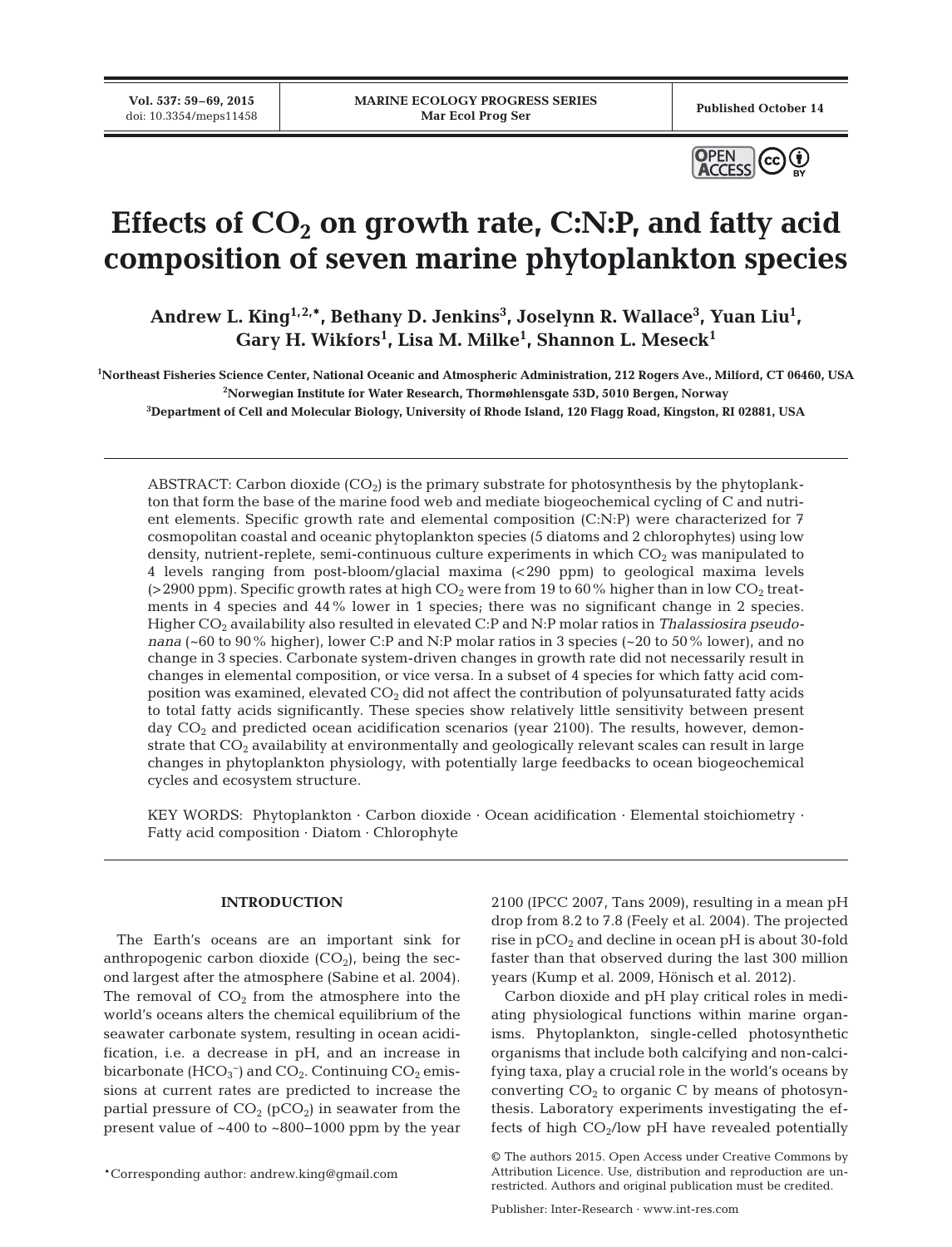negative impacts on the physiological and morphological properties of calcifying marine phytoplankton (Riebesell et al. 2000, Orr et al. 2005). The effects of elevated  $pCO<sub>2</sub>$  upon phytoplankton also include higher cellular carbon quotas (Burkhardt et al. 1999, Riebesell et al. 2007, Hutchins et al. 2009, King et al. 2011, Reinfelder 2012) and changes in phytoplankton species composition and succession (e.g. Tortell et al. 2002, Riebesell et al. 2013). Higher  $CO<sub>2</sub>$  availability could potentially affect phytoplankton community composition by favoring taxa that have less efficient carbon concentrating mechanisms — means of in creasing the supply of  $CO<sub>2</sub>$ , the primary inorganic C source for photosynthesis, to the carboxylating enzyme Rubisco (Roberts et al. 2007b).

Phytoplankton provide organic matter (carbon, nitrogen, phosphorous) and specific nutritional needs (such as polyunsaturated fatty acids) that support the marine food web. For optimal physiological performance of marine metazoans, the trophic transfer, assimilation, and retention of key nutrients contained within phytoplankton is critical. Phytoplanktonproduced polyunsaturated fatty acids (PUFA) are considered 'essential' because metazoan organisms require PUFA for growth and are incapable of de novo synthesis (del R. Gonzalez-Baro & Pollero 1988, Kainz et al. 2004). For zooplankton, bivalves, and fish, these fatty acids (FA) are critical for enzyme activity, neural development, stress resistance, membrane fluidity, growth, and survival (Langdon & Waldock 1981, Sargent et al. 1999). Numerous studies have focused on enhanced growth and reproductive rates in the aquatic food web when PUFA and C, N, and P are optimized (Elser et al. 2000, Wacker & von Elert 2001, Sterner & Elser 2002). Slight changes in the nutritional quality of marine phytoplankton (higher C:P or C:N, community FA composition) can result in reduced growth rates and fecundity at higher trophic levels (Sargent et al. 1999). Elevated  $pCO<sub>2</sub>$  has been shown to reduce the PUFA content of a cultured dia tom *(Thalassiosira pseudonana)* and therefore reduce the PUFA content and hatching success of a copepod grazer reared on the diatom (Rossoll et al. 2012).

Here we present a series of experiments with 7 temperate phytoplankton species, previously isolated from coastal and oceanic locales, grown under carbonate system manipulations that represent the low  $pCO<sub>2</sub>$  found in glacial maxima and modern postbloom scenarios,  $pCO<sub>2</sub>$  of present-day average open ocean,  $pCO<sub>2</sub>$  predicted by year 2100, and geological maximal  $pCO<sub>2</sub>$  levels. The phytoplankton species in this study are relevant in terms of being key species in both the coastal and oceanic marine realms and for use in shellfish aquaculture operations. We show that carbonate system variability can have significant effects upon specific growth rate and elemental stoichiometry on certain species, but this effect differs greatly between species, even between species within the same genus. Despite significant change in growth rate and elemental stoichiometry, there were no significant effects of seawater carbonate manipulation upon FA composition. Findings based upon these phytoplankton species suggest that shifts in CO2 availability can potentially alter phytoplankton community structure as a consequence of variable growth rate responses, biogeochemical cycling of nutrient elements, and nutritional value in terms of elemental composition, but not PUFA content, of phytoplankton for the marine food web.

#### **MATERIALS AND METHODS**

#### **Culture experimental setup**

Laboratory cultures were grown aseptically and semi-continuously at  $20 \pm 2$ °C under growth-saturating light intensity (~120 µmol photons  $m^{-2} s^{-1}$ ,  $4\pi$  detector; 14 h light:10 h dark cycle) in *f*/2 medium made with seawater collected on several occasions from Woods Hole, Massachusetts (Environmental Systems Lab, Woods Hole Oceanographic Institute, MA, USA; salinity = 32−33). After nutrient additions, the culture medium was filter-sterilized  $( $0.2 \mu m$ )$  into autoclaved 10 l borosilicate glass reservoir containers and adjusted to 4  $CO<sub>2</sub>$  levels by sparging (<100 ml min<sup>-1</sup>) for a 2 d equilibration period prior to beginning each experiment. After the equilibration period, ~500 to 1000 ml of equilibrated seawater was transferred aseptically into autoclaved, 4 l, borosilicate glass bottles and inoculated with a starter culture (Erlenmeyer flasks with *f*/2 medium) in log growth phase at an initial cell density of <5 ×  $10^3$  cells ml<sup>-1</sup>. Each of the 4 CO2 treatments consisted of 3 replicates (12 experimental bottles total). The same  $air:CO<sub>2</sub>$  mixtures were sparged gently into experimental bottles at  $<$ 30 ml min<sup>-1</sup>. All air:CO<sub>2</sub> mixtures were filtered with 0.01 µm filter elements (Balston, Parker Hannifin Corp.) prior to entering experimental containers. Growth rates were confirmed to be unaffected by comparing maximum growth rates under unbubbled and bubbled conditions, and to growth rates reported previously in literature. The experimental set up was designed based upon best practice recommendations made by the European Project on Ocean Acidifica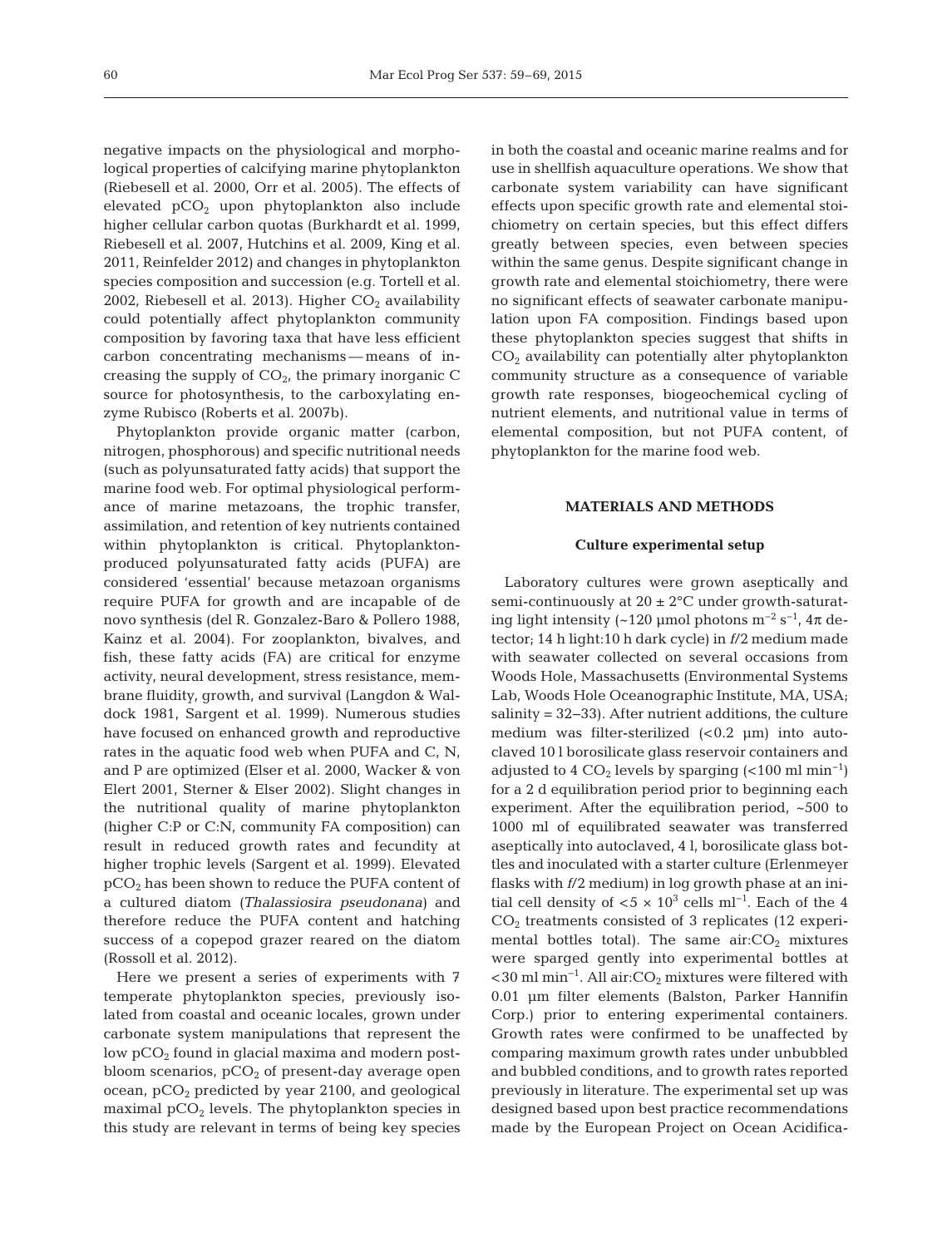tion (EPOCA) (Riebesell et al. 2010). A schematic of each experimental unit is shown in Fig. 1.

The  $4 \text{ CO}_2$  levels represented a range of physiologically and environmentally relevant levels, consisting of post-bloom/glacial maxima inorganic C availability (less than  $\sim 200$  ppm  $pCO_2$ ), present-day open ocean conditions (~350 to 400 ppm  $pCO<sub>2</sub>$ ), future high  $CO_2/ ocean$  acidification projections (~750 to 1000 ppm  $pCO<sub>2</sub>$ ) (IPCC 2007), and maximum  $CO<sub>2</sub>$ availability estimated from the geological record (greater than  $\sim$ 3000 ppm pCO<sub>2</sub>) (Kump et al. 2009, Hönisch et al. 2012). Carbon dioxide in the experimental supply air was adjusted using mass flow controllers (Aalborg) that combined air sources of  $<$ 10 ppm pCO<sub>2</sub> (using a molecular sieve CO<sub>2</sub> adsorber; Puregas) and  $\sim$ 100 000 ppm pCO<sub>2</sub> (AirGas Inc.). For each experiment, each of the 4 target  $CO<sub>2</sub>$  levels was achieved by calculating the needed flow rate of each air stream, measuring carbonate system variables, and adjusting flow rate as needed. The  $pCO<sub>2</sub>$ in growth media was determined by calculating  $pCO<sub>2</sub>$  using CO2SYS (Pierrot et al. 2006), with constants from Mehrbach et al. (1973, refit by Dickson & Millero 1987), and inputs of temperature, salinity, total alkalinity, total dissolved inorganic carbon (DIC), spectrophotometric pH (m-cresol purple),



Fig. 1. Schematic of an experimental treatment unit that consists of 1 'reservoir' container (10 l) for dilutions and 3 experimental replicates (4 l). (An experimental system with  $4 \text{ CO}_2$ ) treatments would consist of 4 of these treatment units.) Solid lines refer to tubing for growth medium that are used for making dilutions. Dashed lines refer to gas tubing used for routing different  $air:CO<sub>2</sub>$  mixtures to the containers. Labels are as follows: A, compressed air; B, 100 000 ppm  $CO_2$ ; C, molecular sieve  $CO<sub>2</sub>$  adsorber; D1, mass flow controller for low  $CO_2$  air; D2, mass flow controller for 100 000 ppm  $CO_2$  phosphate, and silicic acid. Carbonate system variables from the final time point of each experiment are presented in Table 1. In addition to the endpoint measurement, multiple discrete measurements were made during each experiment to confirm carbonate system manipulations. The standard deviation of pH (total scale) was on average  $0.2\%$  (between replicates), the standard deviation of total DIC was on average  $0.5\%$  (between replicates), the standard deviation of total alkalinity was on average 0.4% (across all replicates in each of the experiments), and the standard deviation of CO2SYS-calculated pCO<sub>2</sub>

Table 1. Carbonate chemistry at the final time point of experiments listed by species. Average and standard deviation (n = 3) of variables *A* and *B* measured in each experiment are listed (*A* and *B* are denoted as the following: ALK, total alkalinity, µmol kg−1; pH, pH, total scale; DIC, total dissolved inorganic carbon, µmol kg<sup>-1</sup>). Also included is  $pCO_2$  (ppm) calculated using CO2SYS (see 'Materials and methods')

| CO <sub>2</sub><br>condition<br>(ppm)               | $-A$ —<br>Avq. |                 | $\underline{\hspace{1cm}} B$ $\underline{\hspace{1cm}}$ CO2SYS pCO <sub>2</sub><br>SD Avq.<br><b>SD</b> |                | Avq.           | SD.            |  |  |  |  |  |  |
|-----------------------------------------------------|----------------|-----------------|---------------------------------------------------------------------------------------------------------|----------------|----------------|----------------|--|--|--|--|--|--|
| Thalassiosira pseudonana (CCMP1335); A: ALK, B: pH  |                |                 |                                                                                                         |                |                |                |  |  |  |  |  |  |
| < 230                                               | 2282           | $1 \quad$       |                                                                                                         | 8.602 0.005    | 73             | 1              |  |  |  |  |  |  |
| 320–390                                             | 2304           | 22              | 8.064                                                                                                   | 0.032          | 381            | 33             |  |  |  |  |  |  |
| 690-1340                                            | 2317           | 14              |                                                                                                         | 7.674 0.029    | 1064           | 70             |  |  |  |  |  |  |
| 2900-5100                                           | 2325           | 7               |                                                                                                         | 7.082 0.040    | 4498           | 419            |  |  |  |  |  |  |
| Thalassiosira rotula (GSO101); A: DIC, B: pH        |                |                 |                                                                                                         |                |                |                |  |  |  |  |  |  |
| < 230                                               | 1930           |                 | 19 8.349 0.004                                                                                          |                | 175            | 3              |  |  |  |  |  |  |
| 320-390                                             | 2050           | 21              |                                                                                                         | 8.141 0.027    | 320            | 25             |  |  |  |  |  |  |
| 690-1340                                            | 2222           | $\mathbf{1}$    |                                                                                                         | 7.863 0.016    | 689            | 27             |  |  |  |  |  |  |
| Thalassiosira weissflogii (CCMP2599); A: ALK, B: pH |                |                 |                                                                                                         |                |                |                |  |  |  |  |  |  |
| < 230                                               | 2354           | 11              |                                                                                                         | 8.692 0.045    | -56            | 8              |  |  |  |  |  |  |
| 320-390                                             | 2362           | 15 <sup>7</sup> |                                                                                                         | 8.108 0.026    | 346            | 28             |  |  |  |  |  |  |
| 690-1340                                            | 2370           | - 8             |                                                                                                         | 7.641 0.014    | 1183           | 46             |  |  |  |  |  |  |
| 2900-5100                                           | 2345           | 11              |                                                                                                         | 7.030 0.010    | 5111           | 114            |  |  |  |  |  |  |
| Thalassiosira weissflogii (CCMP1010); A: ALK, B: pH |                |                 |                                                                                                         |                |                |                |  |  |  |  |  |  |
| < 230                                               | 2417 10        |                 |                                                                                                         |                | 8.861 0.016 31 | 2              |  |  |  |  |  |  |
| 320-390                                             | 2389           | 10              |                                                                                                         | 8.084 0.030    | 376            | 31             |  |  |  |  |  |  |
| 690-1340                                            |                |                 | 2436 15 7.612 0.031                                                                                     |                | 1316           | 92             |  |  |  |  |  |  |
| 2900-5100                                           | 2415           | 5               |                                                                                                         | 7.132 0.011    | 4157           | 99             |  |  |  |  |  |  |
| Thalassiosira oceanica (CCMP1005); A: ALK, B: DIC   |                |                 |                                                                                                         |                |                |                |  |  |  |  |  |  |
| < 230                                               | 2337           | 7               | 1798                                                                                                    | 9              | 127            | $\overline{2}$ |  |  |  |  |  |  |
| 320–390                                             | 2337           | 3               | 2020                                                                                                    | 13             | 338            | 21             |  |  |  |  |  |  |
| 690-1340                                            | 2335           | 5               |                                                                                                         | 2152 3         | 700            | 15             |  |  |  |  |  |  |
| 2900-5100                                           | 2368           | 9               | 2384                                                                                                    | $\overline{2}$ | 2925           | 221            |  |  |  |  |  |  |
| Chlorella autotrophica (CCMP243); A: ALK, B: pH     |                |                 |                                                                                                         |                |                |                |  |  |  |  |  |  |
| < 230                                               | 2318           | 4               |                                                                                                         | 8.253 0.011    | 223            | 7              |  |  |  |  |  |  |
| 320-390                                             | 2298           | 9               |                                                                                                         | 8.058 0.004    | 386            | $\overline{4}$ |  |  |  |  |  |  |
| 690-1340                                            | 2322           | 1               |                                                                                                         | 7.690 0.003    | 1026           | 9              |  |  |  |  |  |  |
| 2900-5100                                           | 2323           | 6               |                                                                                                         | 7.053 0.007    | 4811           | 67             |  |  |  |  |  |  |
| Dunaliella salina (UTEX LB200); A: ALK, B: pH       |                |                 |                                                                                                         |                |                |                |  |  |  |  |  |  |
| < 230                                               | 2362           | 15              |                                                                                                         | 8.549 0.010    | 91             | 3              |  |  |  |  |  |  |
| 320–390                                             | 2388           | 13              |                                                                                                         | 8.115 0.016    | 343            | 13             |  |  |  |  |  |  |
| 690-1340                                            | 2416           | -9              | 7.601                                                                                                   | 0.039          | 1343           | 125            |  |  |  |  |  |  |
| 2900-5100                                           | 2423           | 47              | 7.135                                                                                                   | 0.009          | 4140           | 29             |  |  |  |  |  |  |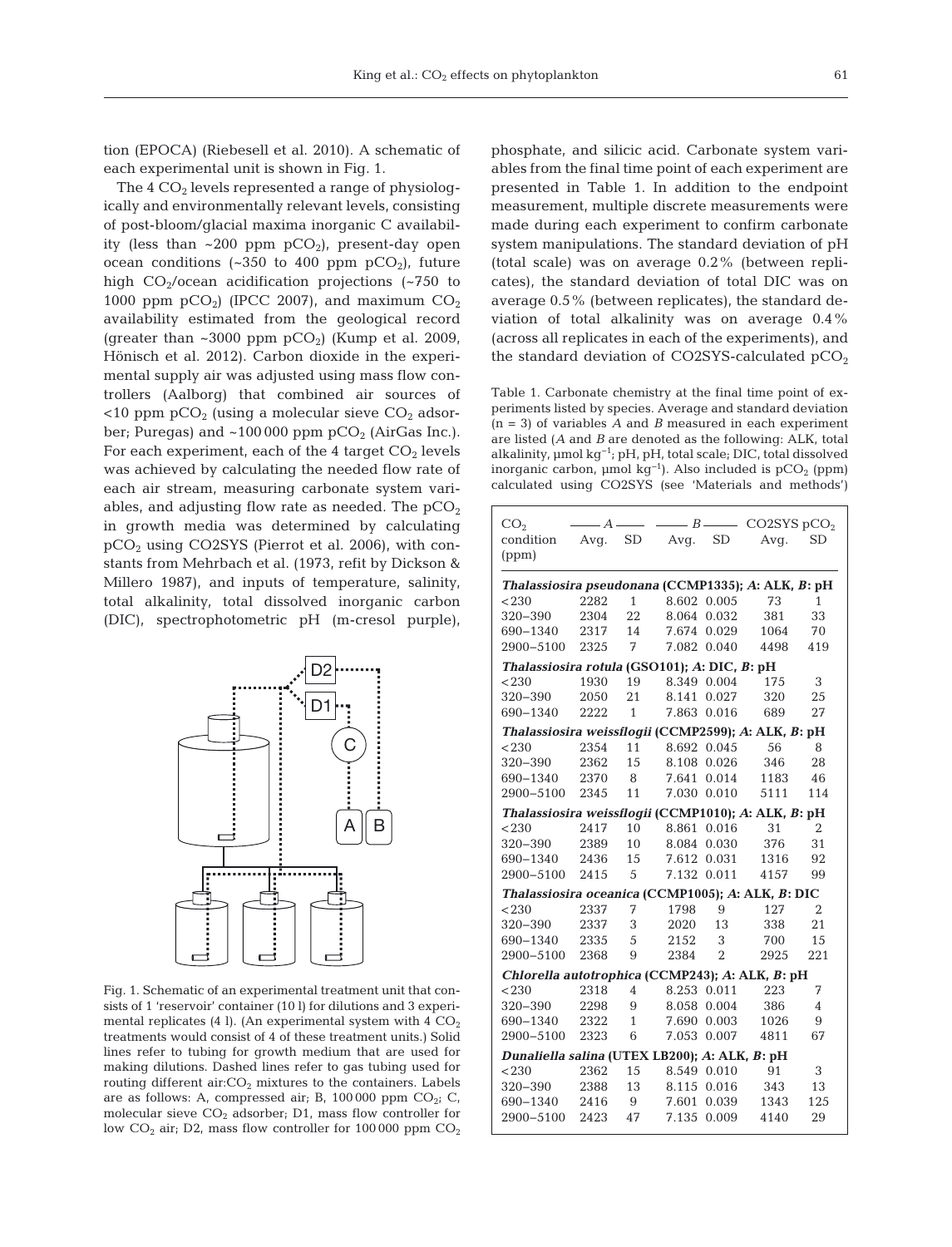was on average <5% (between replicates). The average final time point  $pCO<sub>2</sub>$  of each replicate was assigned as the reported  $pCO<sub>2</sub>$  value of each experiment (Table 1).

The experiments were conducted with 7 species: coastal diatoms *Thalassiosira pseudonana* (CCMP 1335), *T. rotula* (GSO101; recently deposited as CCMP 3096), and *T. weissflogii* (CCMP2599); oceanic dia toms *T. weissflogii* (CCMP1010 — oceanic isolate) and *T. oceanica* (CCMP1005); and nearshore chlorophytes *Chlorella autotrophica* (CCMP243) and *Dunaliella salina* (UTEX LB200). Cell densities were kept low during the experiments to minimize changes in nutrients and availability of light and dissolved inorganic carbon. Each species was transferred from mid-exponential phase in *f*/2 medium and grown for 7 to 10 generations, after which growth rates stabilized. Cultures were diluted with equilibrated medium every 2 to 3 d, depending upon growth rate. Macronutrients during the experiment always were in excess of 170 µM nitrate, 18 µM phosphate, and 21 µM silicic acid. Cell densities in the experiments were kept low at <8.5 ×  $10^5$  cells ml<sup>-1</sup> and were on average 3.0 ×  $10^5$  cells ml<sup>-1</sup>.

#### **Macronutrient and carbonate system measurements**

Nitrate+nitrite, phosphate, and silicic acid were determined using a Quattro autoanalyzer (Seal Ana lytical). Aliquots of 40 ml were syringe-filtered  $(0.2 \mu m)$ , and nutrients were measured within 24 h of collection. All nutrient protocols were developed by the Royal Netherlands Institute for Sea Research. Nitrate+nitrite was determined using the red azo dye method, with a detection limit of 0.02 µmol  $l^{-1}$  and a standard deviation of 0.03 µmol l−1 (Method NO Q-068-05 Rev. 4). Phosphate was determined using a phosophomolybdenum complex with a detection limit of 0.004 µmol  $l^{-1}$  and a standard deviation of 0.01 µmol l−1 (Method NO Q-064-05 Rev. 3). A silicomolybdenum blue complex was used to determine silicic acid with a detection limit of 0.05 µmol  $l^{-1}$  and a standard deviation of 0.01 µmol l−1 (Method NO Q-066-05 Rev. 3).

Sample aliquots for the total alkalinity, total DIC, and pH (total scale) analyses were collected at multiple time points from each experiment to confirm stability of  $CO<sub>2</sub>$  manipulations. Total alkalinity was determined using a Gran titration approach with a custom-made, open-cell alkalinity titration system (C. Langdon, University of Miami, FL, USA)

equipped with a fine-step, motorized dosing burette coupled with a combination glass/reference pH electrode calibrated against a TRIS HCl buffer (Sigma-Aldrich). The alkalinity titration was performed in a jacketed cell with temperature recorded by an electronic temperature probe (Fisher Scientific Traceable). Total DIC was measured using a DIC analyzer based upon sample acidification and LI-COR CO2 detection (Apollo SciTech). pH (total scale) was determined colorimetrically using metacresol purple (Sigma-Aldrich) with a Varian dual beam spectrophotometer (Agilent Technologies), 10 cm cylindrical cells (Innovative Lab Supply), and jacketed cell holders, with temperature maintained by a Peltier cooler. The 3 analytical methods in principle are described in detail by DOE (1994). All samples were analyzed within ~5 to 60 min of collection, without the addition of preservatives. Certified reference material for total DIC and total alkalinity was analyzed for accuracy comparisons and, if needed, corrections (A. Dickson, Scrippts Institute of Oceanography/University of California San Diego, CA, USA). In terms of precision, replicate measurements  $(n = 5)$  on certified reference material resulted in 1 standard deviation of  $\pm 5.5$  µmol kg<sup>-1</sup> for total alkalinity measurements,  $\pm 2.7$  µmol kg<sup>-1</sup> for total DIC measurements, and ±0.0014 for total pH. The carbonate system analyses described here were part of an international inter-laboratory comparison exercise that consisted of low and high  $CO<sub>2</sub>$  test seawater samples — samples measured using these methods were within 0.5% of assigned values (Bockmon & Dickson 2015).

#### **Physiological measurements**

Cell density was measured during the course of each experiment using FACScan and Accuri C6 flow cytometers (Beckton-Dickinson Biosciences). Populations were identified by adjusting voltages and thresholds for forward scatter, side scatter, and chlorophyll auto-fluorescence channels, and collecting data for approximately 1 min. Cell densities were used to make dilution calculations, and specific growth rate calculations were made from the final 3 generations. Particulate organic C, N, and P (POC, PON, and POP, respectively) samples (>200 ml) were vacuum-filtered (<100 mm Hg) onto pre-combusted 24 mm GF/C glass fiber filters (Whatman, GE Healthcare Biosciences) and were determined using conventional methods. Briefly, POC and PON samples were dried in an oven at 60°C, acidified with HCl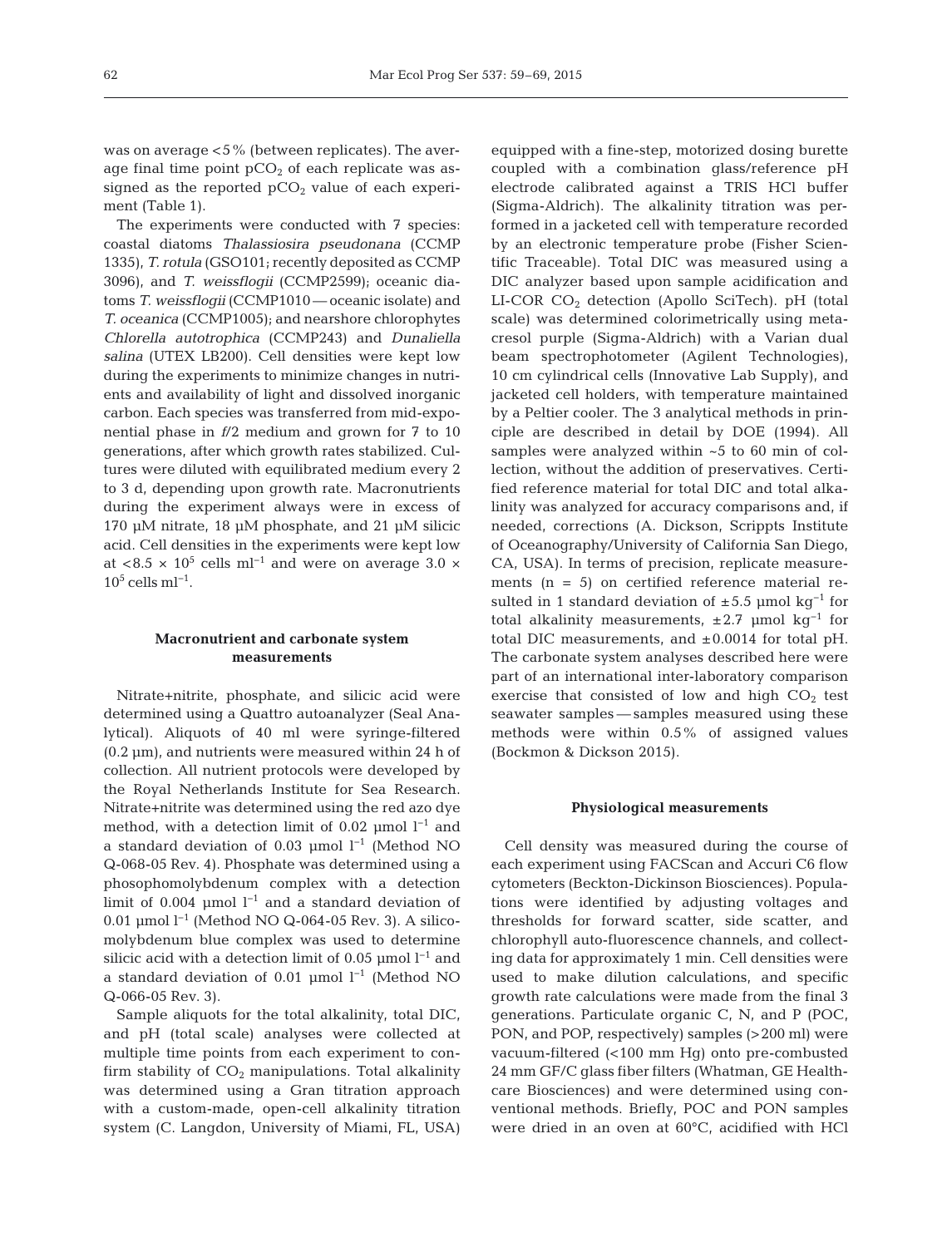fumes, and analyzed using gas chromatography with a CHNSO analyzer (Costech) (Parsons et al. 1984). POP samples were rinsed with 0.17 M  $Na<sub>2</sub>SO<sub>4</sub>$ , dried at  $90^{\circ}$ C in 0.017 M MgSO<sub>4</sub>, and measured using the colorimetric molybdate method (Solorzano & Sharp 1980).

FA composition was determined for *T. pseudonana*, *T. weissflogii* (CCMP2599), *C. autotrophica*, and *D. salina*. Sample aliquots (>1.5 l) were vacuum-filtered onto precombusted, 42.5 mm GF/C glassfiber filters, purged with  $N_{2}$ , frozen at  $-80^{\circ}$ C, and subsequently extracted in 2:1 (v/v) chloroform:methanol using a modified Folch procedure (Budge & Parrish 1999). An aliquot of the lipid sample was transmethylated, and fatty acid methyl esters (FAME) were identified on a Shimadzu GC-2014 equipped with an Omegawax 320 column (Supelco). Peak detection used Shimadzu SystemGC software with mixed and individual FAME standards (Supelco, eicosapentaenoic FAME, docosahexaenoic FAME, and PUFA No. III — Menhaden Oil; 47085-U, CRM47571, and CRM47570). Individual FAs and the proportion of total FAs represented by saturated fatty acids (ΣSFA), monounsaturated fatty acids (ΣMUFA), and ΣPUFA were determined by dividing the area of each FAME peak or peak group by the total identified FAME.

#### **RESULTS**

#### **Specific growth rates**

Over the 4  $CO<sub>2</sub>$  scenarios ranging from <230 to 5100 ppm  $pCO<sub>2</sub>$  (Table 1), specific growth rates were found to be significantly different for *Thalassiosira rotula*, *T. weissflogii* (CCMP2599), *T. weissflogii* (CCMP1010), *T. oceanica*, and *Chlorella autotrophica* (1-way ANOVA; p < 0.05) (Fig. 2A, Table 2). The *T. rotula* growth rate was 13 and 29% greater at 690 ppm  $pCO<sub>2</sub>$ , relative to low and present-day  $pCO<sub>2</sub>$ levels, respectively. *T. weissflogii* (CCMP2599) and *T. weissflogii* (CCMP1010) growth rates were unchanged between present-day  $pCO<sub>2</sub>$  and the geological maxima, but growth rates in the lowest  $pCO<sub>2</sub>$ treatment were 60 and 26% lower than growth rates at the geological maxima  $pCO<sub>2</sub>$ , respectively, for each species (Fig. 2A, Table 2). *T. oceanica* specific growth rates ranged from 19 to 49% lower under high  $CO<sub>2</sub>$  conditions (700 and 2925 ppm) relative to growth rates at low  $pCO<sub>2</sub>$  and present-day  $pCO<sub>2</sub>$ (Fig. 2A). *C. autotrophica* exhibited a significantly higher growth rate at  $~1000$  ppm pCO<sub>2</sub>—nearly 20% higher than at present-day  $CO<sub>2</sub>$  levels (Fig. 2A,



Fig. 2. (A) Specific growth rate  $(d^{-1})$ , (B) C:P (mol:mol), and (C) N:P (mol:mol) for 7 phytoplankton species grown under each of the 4 CO<sub>2</sub> conditions, except for *Thalassiosira rotula*, which was grown only under  $3 \text{ CO}_2$  conditions. Error bars represent 1 standard error  $(n = 3)$ . Significant differences relative to present-day  $pCO<sub>2</sub>$  are notated with an asterisk (1-way ANOVA; p < 0.05). *C.*: *Chlorella*; *D.*: *Dunaliella*

Table 2). Specific growth rates for the remaining 2 species, *T. pseudonana* and *Dunaliella salina*, were unchanged across the range of experimental  $pCO<sub>2</sub>$ conditions (Fig. 2A, Table 2).

#### **C:N:P composition**

Molar ratios of C:P and N:P exhibited some variability between species regardless of  $CO<sub>2</sub>$  treatment, with the most notable difference being a several-fold higher C:P and N:P ratio in *D. salina*— ranging from 100 to 186 C:P and 19 to 31 N:P — in comparison with the other 6 species (Fig. 2B). The effects of  $CO<sub>2</sub>$  treat-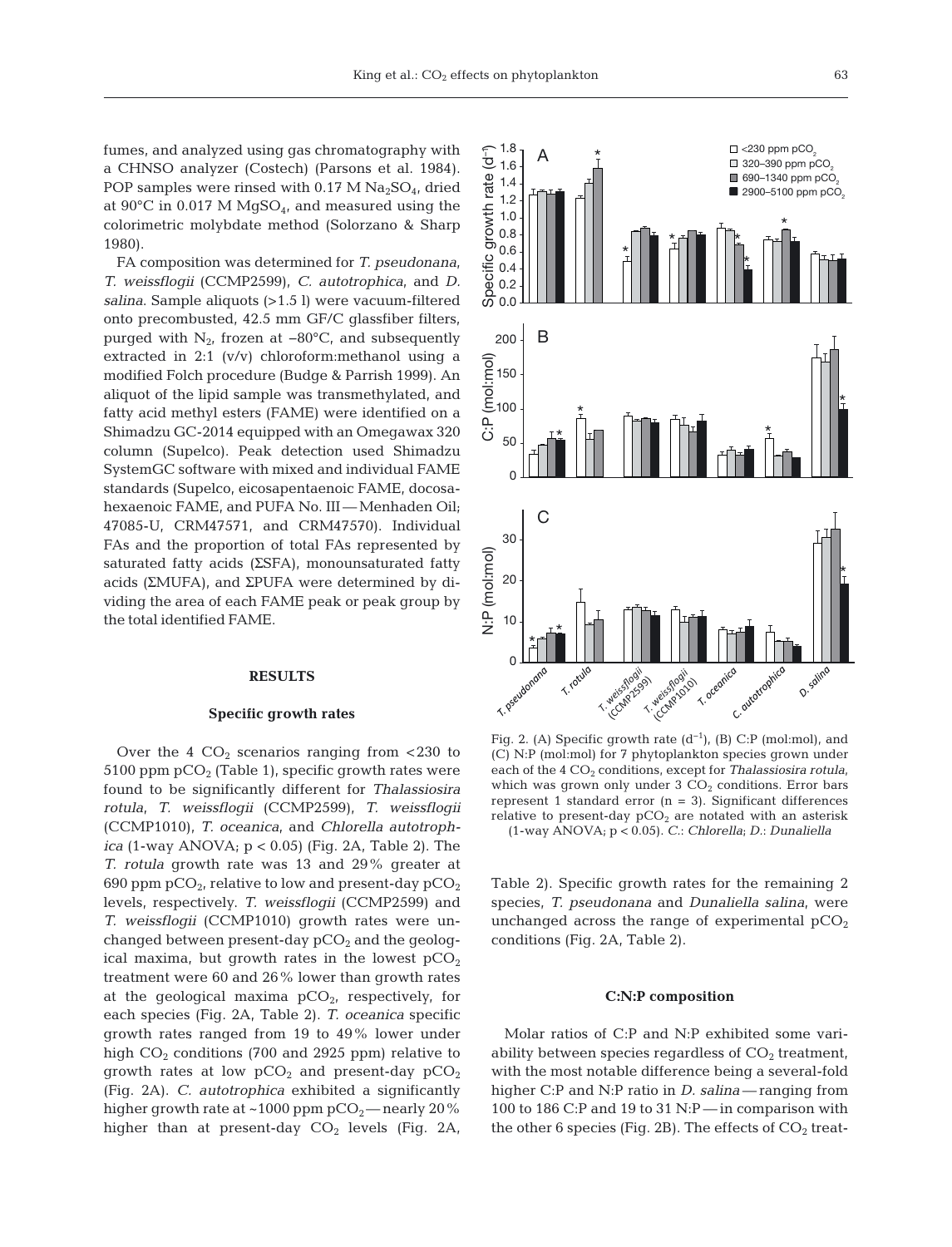Table 2. Percent change for significant differences in specific growth rate,  $\mu$ (d−1), C:P (mol:mol), and N:P (mol:mol) for each of the 7 phytoplankton species (1-way ANOVA;  $p < 0.05$ ). Percent change shown for the highest  $CO<sub>2</sub>$  relative to lowest  $CO<sub>2</sub>$  treatment (left columns) and for year 2100  $CO<sub>2</sub>$  relative to presentday  $pCO_2$  (right columns). ns: no significant difference (1-way ANOVA;  $p > 0.05$ )

| <b>Species</b>                          | μ   | C: P   | Highest $CO2$ relative to<br>lowest $CO2$ treatment $(\%)$<br>N: P | μ     | C: P  | Year $2100$ CO <sub>2</sub> relative<br>to present day $CO2(\%)$<br>N: P |
|-----------------------------------------|-----|--------|--------------------------------------------------------------------|-------|-------|--------------------------------------------------------------------------|
| Thalassiosira pseudonana                | ns  | 62     | 89                                                                 | ns    | ns    | ns                                                                       |
| Thalassiosira rotula                    | 29  | $-20$  | ns                                                                 | 13    | $-35$ | ns                                                                       |
| Thalassiosira weissflogii<br>(CCMP2599) | 60  | ns     | ns                                                                 | ns    | ns    | ns                                                                       |
| Thalassiosira weissflogii<br>(CCMP1010) | 26  | ns     | ns                                                                 | ns    | ns    | ns                                                                       |
| Thalassiosira oceanica                  | -44 | ns     | ns                                                                 | $-19$ | ns    | ns                                                                       |
| Chlorella autotrophica                  | ns  | $-50$  | ns                                                                 | 19    | ns    | ns                                                                       |
| Dunaliella salina                       | ns  | $-4.3$ | $-34\%$                                                            | ns    | ns    | ns                                                                       |



saturated fatty acids (cross-hatched), monounsaturated fatty acids (hatched), and polyunsaturated fatty acids (open) to total fatty acids for *Thalassiosira pseudonana*, *T. weissflogii* (CCMP2559), *Chlorella autotrophica*, and *Dunaliella salina* grown under  $4 \text{ CO}_2$  conditions (see gray scale key). Standard errors for fatty acid fractions were on average  $\pm 2.1$ %

ment upon C:P and N:P also varied significantly in 4 of the  $7$  species (1-way ANOVA;  $p < 0.05$ ) (Fig. 2B,C, Table 2). *T. pseudonana* C:P and N:P were both significantly higher in the geological maxima  $CO<sub>2</sub>$  treatment (62% higher C:P and 89% higher N:P in comparison to the lowest  $CO<sub>2</sub>$  treatment). In contrast, *T*. *rotula* and *C. autotrophica* C:P ratios were significantly higher in the lowest  $pCO<sub>2</sub>$  treatment (~1.3- to 2.0-fold higher compared to the highest  $CO<sub>2</sub>$  treatments, respectively, for each species). C:P and N:P ratios of *D. salina* were not significantly different across the low  $pCO_2$  to year 2100  $pCO_2$ conditions, but they were 43% (C:P) and 34% (N:P) lower in the highest CO2 treatment when compared to the lowest  $CO<sub>2</sub>$  condition. No significant differences were found in C:P and N:P ratios of *T. weissflogii* (both strains) or *T. oceanica* (Fig. 2B,C).

#### **Fatty acids**

There were no detectable differences attributable to  $pCO<sub>2</sub>$  treatment in the fractions of total FAs accounted for

by ΣPUFA, ΣMUFA, and ΣSFA (1-way ANOVA; p > 0.05) (Fig. 3). Additionally, within the ΣPUFA fraction of *T. pseudonana*, *T. weissflogii* (CCMP2599), and *D. salina*, there were no significant differences in the essential omega-3 fatty acids eicosapentaenoic acid (EPA) and docosahexaenoic (DHA). All 3 fractions of FAs were present in *T. pseu do nana*, *T. weissflogii* (CCM P2599), and *D. salina*. *C. auto tro phica* does not synthesize MUFA or essential omega-3 FAs.

#### **DISCUSSION**

The intention of this study was to characterize the responses of individual phytoplankton species grown under various  $CO<sub>2</sub>$  conditions, including the ocean acidification (OA) conditions that are projected to occur by the year 2100. To this end, experiments were conducted under nutrient-replete, light-saturating, and controlled and constant inorganic carbonate system conditions. While we acknowledge that carbonate chemistry and multiple other environmental variables in most ocean regimes are dynamic over diel and longer timescales and that these factors certainly affect phytoplankton growth and physiology, characterizing the response of phytoplankton in treatments with constant  $CO<sub>2</sub>/pH$  and no limitation/ co-limitation by other factors is the first step needed in detecting and addressing the potential response of phytoplankton to progressive change in the carbonate chemistry of seawater.

We also acknowledge that geological scale  $pCO<sub>2</sub>$ estimates are based on a variety of geochemical proxies (Hönisch et al. 2012) and that evidence sug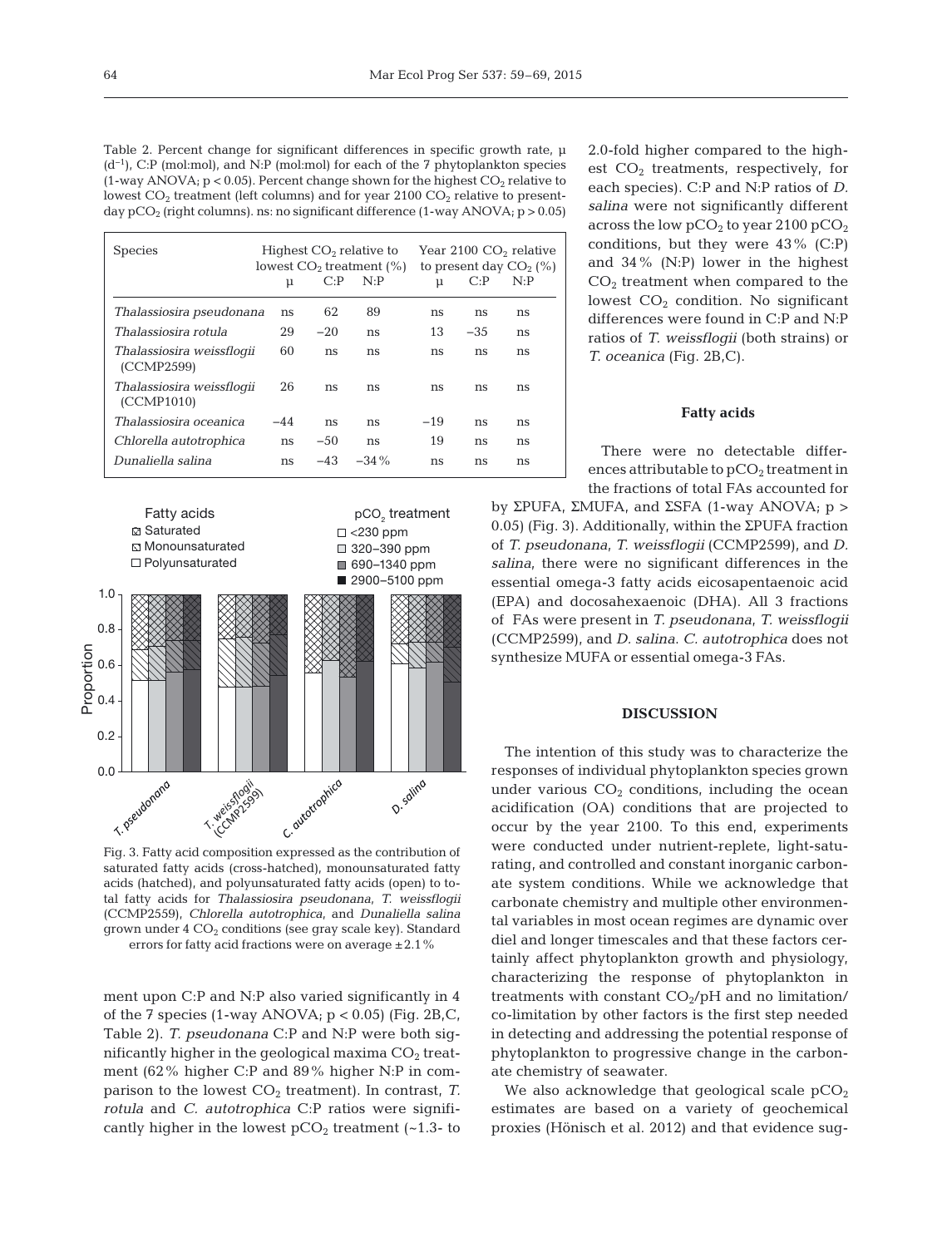gests that  $pCO<sub>2</sub>$  may have co-varied with changes in alkalinity on geological timescales (i.e. elevated  $pCO<sub>2</sub>$  in the past may not have resulted in pH declines similar to those projected for the modern OA scenario). Thus, the carbonate system manipulations reported here that consisted of  $>3000$  ppm pCO<sub>2</sub> and modern ocean alkalinity do not necessarily reflect the oceanic carbonate conditions of the geological past, but merely the potential of higher  $CO<sub>2</sub>$  availability for phytoplankton that likely evolved under high  $CO<sub>2</sub>$  conditions.

#### **Variability in specific growth rates**

In the context of phytoplankton community structure and projected success of species under different  $CO<sub>2</sub>$  conditions, specific growth rate is a strong determining factor and has therefore been considered a metric of evolutionary fitness (e.g. Collins et al. 2014). There were 4 observed specific growth rate responses to  $pCO<sub>2</sub>$  manipulation within the 7 phytoplankton species: no change across all CO<sub>2</sub> treatments (Thalas*siosira pseudonana*, *Dunaliella salina)*, higher growth rate at elevated  $pCO<sub>2</sub>$  *(T. rotula* and both strains of *T. weissflogii*), lower growth rate at low pCO<sub>2</sub> (*T. ocean* $ica$ ), and optimal growth rate at an intermediate  $pCO<sub>2</sub>$ *(Chlorella autotrophica)* (Fig. 2A). Previously published growth rate responses to  $CO<sub>2</sub>$  are in agreement for *T. pseudonana* (no response; Clark & Flynn 2000, Roberts et al. 2007a, Crawfurd et al. 2011, Reinfelder 2012, Yang & Gao 2012, Wynn-Edwards et al. 2014) and *T. weissflogii* (higher growth rate at elevated CO2; Burkhardt et al. 1999, Shi et al. 2010, Wu et al. 2014). In the case of *T. weissflogii* (CCMP2599 and CCMP1010), specific growth rate is limited only under the lowest  $CO_2$  treatment (<100 ppm  $pCO_2$ ) and apparently at maximal present-day  $pCO<sub>2</sub>$  (~350) to 380 ppm) and at  $pCO<sub>2</sub>$  representative of future projections and the geological past.

The positive response of *T. rotula* and *C. autotroph* $ica$  specific growth rates to high  $CO<sub>2</sub>$  availability in OA scenarios suggests that these 2 species could benefit from the projected increase in oceanic  $pCO<sub>2</sub>$ within the next century. Although elevated  $CO<sub>2</sub>$  conditions would provide an evolutionary advantage if competition were dictated purely by  $CO<sub>2</sub>$  availability, it remains unclear how this response would play out under natural conditions in which these species may respond differently to multiple environmental variables (e.g. temperature, light, and nutrient availability), in addition to ecological interactions including grazing and allelopathy. Indeed, a number of natural community  $CO<sub>2</sub>$  manipulation experiments ranging from liters to 1000s of liters in scale have shown a variety of different responses in terms of phytoplankton community structure (Tortell et al. 2002, Feng et al. 2009, Riebesell et al. 2013).

The growth rate responses among the 7 species also provide clues as to the degree to which each species could have been carbon limited prior to the industrial revolution. The slower growth rates of *T. rotula* and *T. weissflogii* (both strains) under the low  $CO<sub>2</sub>$  treatment indicate that these species could have been limited by low  $CO<sub>2</sub>$  availability in the past, while the growth rates of *T. pseudonana*, *T. oceanica*, and both chlorophytes appear to be unaffected by low  $CO<sub>2</sub>$  availability. A possible explanation could be that the latter species possess carbon concentrating mechanisms that are active and/or efficient enough to supply adequate  $CO<sub>2</sub>$  to the chloroplast. Another possible mechanism that could explain possible C limitation is cell size and the resulting limitation of  $CO<sub>2</sub>$  diffusion and/or the density of inorganic C transporters on the cell surface arising from the low ratio of surface area: volume (Finkel et al. 2010, Wu et al. 2014). *T. rotula* and *T. weissflogii* (both strains) both had enhanced growth rates at higher  $pCO<sub>2</sub>$ , and are relatively large diatoms with maximal cell lengths ranging from ~18 to 60 µm. While *T. pseudonana* (no growth response) and *T. oceanica* (negative growth response) are morphologically similar to *T. rotula* and *T. weissflogii*, their maximal cell lengths range between ~5 and 12 µm. Neither *C. autotrophica* nor *D. salina* growth rates exhibited apparent limitation by C availability, and both are also relatively small with maximal cell lengths ranging from ~5 to 15 µm.

The negative growth rate response of *T. oceanica*'s to high  $CO<sub>2</sub>/low$  pH conditions was not observed in any of the other species in the present study. Shi et al. (2010) observed a positive response of *T. oceanica* growth rate to  $pCO<sub>2</sub>$  enrichment ranging from  $\sim$  100 to 680 ppm  $pCO<sub>2</sub>$  (same strain used in the present study; CCMP1010). Some diatoms, however, in other studies *(Phaeodactylum tricornutum*, *T. pseu do nana* [also CCMP1335], and *Skeletonema costatum)* have been reported to exhibit between  $~10$  and  $16\%$  lower growth rates when grown under high  $CO<sub>2</sub>$  conditions  $(-1000 \text{ ppm } pCO<sub>2</sub>)$  in combination with high light intensities (>200 µmol photons m<sup>-2</sup> s<sup>-1</sup>) (Gao et al. 2012). Hypothetically, a lower growth rate under high light intensities and elevated carbon availability could be a result of reduced energy requirements for inorganic C acquisition combined with the lack of alternate energy-shunting mechanisms (Gao et al. 2012) or the downregulation of carbon concentrating mechanisms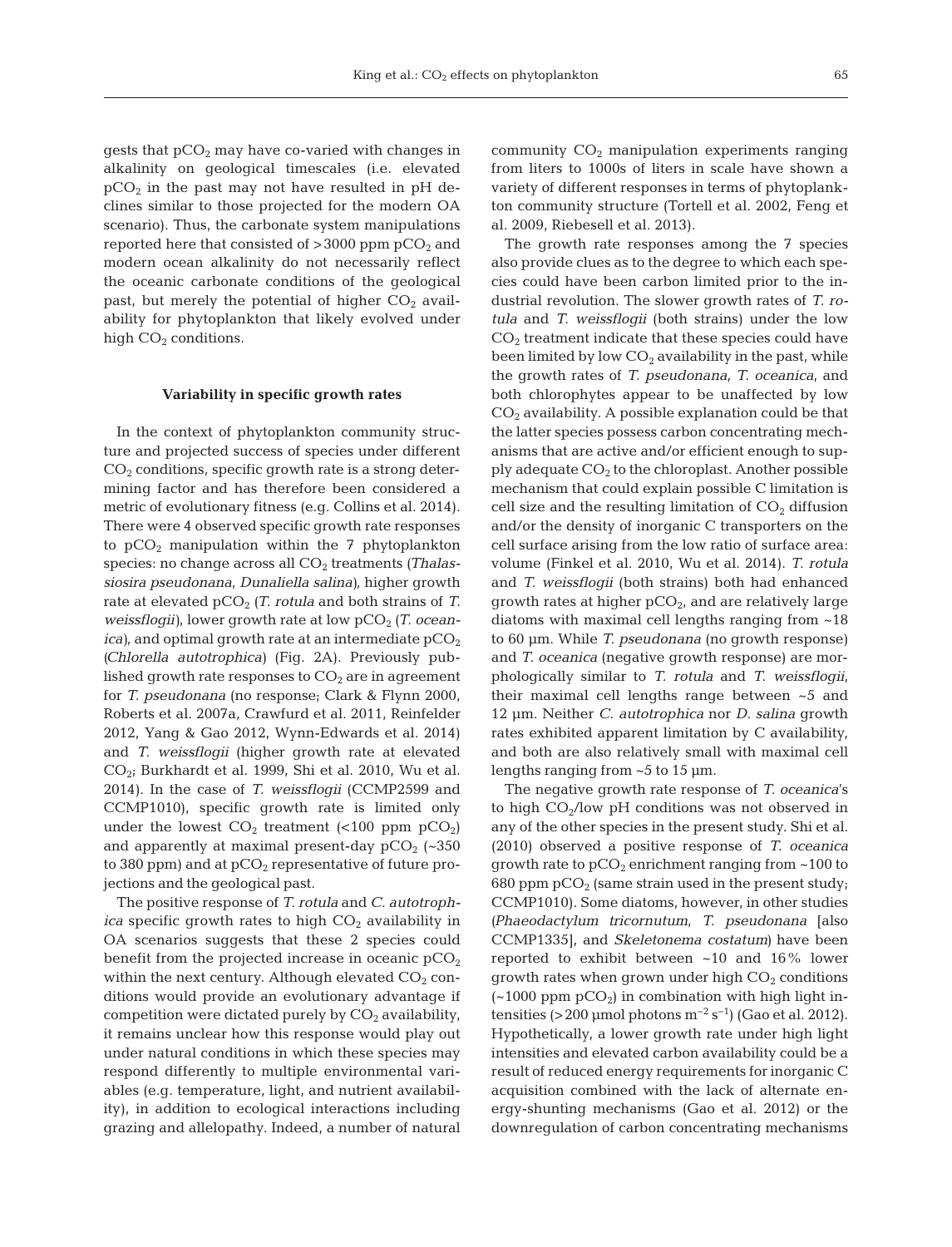and reduction in inorganic carbon availability, resulting in a reduction in photosynthetic saturation irradiance (Hoppe et al. 2015). Although the experimental light intensity used in the present study was well below 200 µmol photons  $m^{-2}$  s<sup>-1</sup>, reduced growth rates could potentially be a manifestation of the interactive effects of reduced energy requirements for carbonconcentrating mechanisms under high  $CO<sub>2</sub>/low$  pH and the cell's inability to cope with excess light (i.e. lack of photoprotective mechanisms) (Wu et al. 2010). Indeed, *T. oceanica* has been shown to perform well at light intensities that are lower relative to those of neritic species (e.g. Sakshaug et al. 1987).

In addition to the potential light– $CO<sub>2</sub>$  interaction, *T. oceanica* and other oceanic isolates might be less likely to experience large diel/seasonal fluctuations in comparison to coastal isolates, whereby  $pCO<sub>2</sub>$ could be more variable due to coastal upwelling of high  $pCO<sub>2</sub>$  waters and low  $pCO<sub>2</sub>$  post-bloom periods. While *T. oceanica* growth rates did show sensitivity to elevated pCO2, the growth rate response of *T. weissflogii* (CCMP1010 — oceanic isolate) was not different than that of the coastal isolate of *T. weissflogii* (CCMP2599) (Fig. 2).

#### **Elemental composition**

Elemental composition of each of the 7 species can be compared with the molar ratios reported for a number of species from similar genera grown under uncontrolled  $CO<sub>2</sub>$  conditions in the artificial seawater medium Aquil (Quigg et al. 2003). The molar ratios of C:P of ~200 and N:P of ~30 that were observed for *D. salina* were similar to those observed for *D. tertio lecta*, and the C:P molar ratios <100 and N:P <15 were also observed in diatoms, including a diatom from the genus *Thalassiosira* (Quigg et al. 2003) (Fig. 2B,C). Similar to the growth rate response to varying  $CO<sub>2</sub>$  levels, several response patterns were evident in C:P and N:P molar ratios of the 7 species: no statistical difference across all  $4$   $CO<sub>2</sub>$  treatments *(T. weissflogii* CCMP2599, *T. oceanica)*, higher C:P and N:P molar ratios under high  $CO<sub>2</sub>$  conditions *(T. pseudonana)*, and higher molar ratios under low CO2 conditions *(T. rotula*, *C. autotrophica*, and *D. salina)* (Fig. 2B,C; Table 2). The positive relationships between C:P and N:P molar ratios and  $CO<sub>2</sub>$  for *T. pseudonana* are consistent with previously published results from other studies involving *T. pseudonana* (Reinfelder 2012) and various other diatoms (Burkhardt et al. 1999, King et al. 2011). Significantly higher C:P under low CO<sub>2</sub> observed in *T. rotula* is consistent with C:P molar ratios reported for *T. weissflogii* (unknown strain) (Burkhardt et al. 1999). With regards to the OA scenarios expected within the next century, we did not detect any significant differences in C:P and N:P molar ratios between present-day  $pCO<sub>2</sub>$  and elevated  $pCO<sub>2</sub>$  treatments.

Consistent with previous work, the present study suggests that phytoplankton have nutrient requirements that are quite plastic (even within the same genus, as is shown here for *Thalassiosira)*. For instance, changes in growth rate (and  $CO<sub>2</sub>$  availability) can occur with no change in elemental stoichiometry (both strains of *T. weissflogii* and *T. oceanica)*, or no change in growth rate can occur with significant differences in elemental stoichiometry (T. pseudonana, *D. salina*). Knowing that C, N, and P are required for basic cell functions associated with growth (proteins, amino acids, RNA, phospholipids, etc.) and that bulk measurements constitute an integration of a multitude of cell functions, it remains a challenge to predict how elemental requirements (either absolute or as ratios) might change in response to growth rate and/or  $CO<sub>2</sub>$ availability (Burkhardt et al. 1999, Reinfelder 2012).

The plasticity and variability in elemental stoichiometry shown here for these 7 phytoplankton species are relevant for marine ecosystem structure in 2 respects. First, phytoplankton elemental stoichiometry combined with growth rate, to a large extent, influences nutrient cycling through uptake in the euphotic zone and the distribution of nutrients in the deep ocean through export and subsequent remineralization. Phytoplankton elemental stoichiometry, especially N:P molar ratios, can also influence temporal patterns in phytoplankton community structure in relation to the potential limitation/co-limitation associated with nitrate and phosphate availability — 2 elements that often are limiting in marine systems. Second, phytoplankton with higher C:P molar ratios have been shown to be lower in nutritional quality for grazers because C tends to be in excess relative to growth-limiting P (Elser et al. 2000, Urabe et al. 2003, Schoo et al. 2013). It is hypothesized that the effort involved in respiring food sources with excess C re duces the potential for somatic growth, and the decline in phytoplankton C:P molar ratios within the last  $\sim$  500 million years, largely associated with the proliferation of diatom and dinoflagellate lineages, has been linked to the rise of modern metazoans (Martin et al. 2008). The influence of  $CO<sub>2</sub>$  upon phytoplankton elemental stoichiometry must also be considered in concert with other environmental factors such as nutrient and light availability which can likewise affect stoichiometry significantly (Finkel et al. 2010).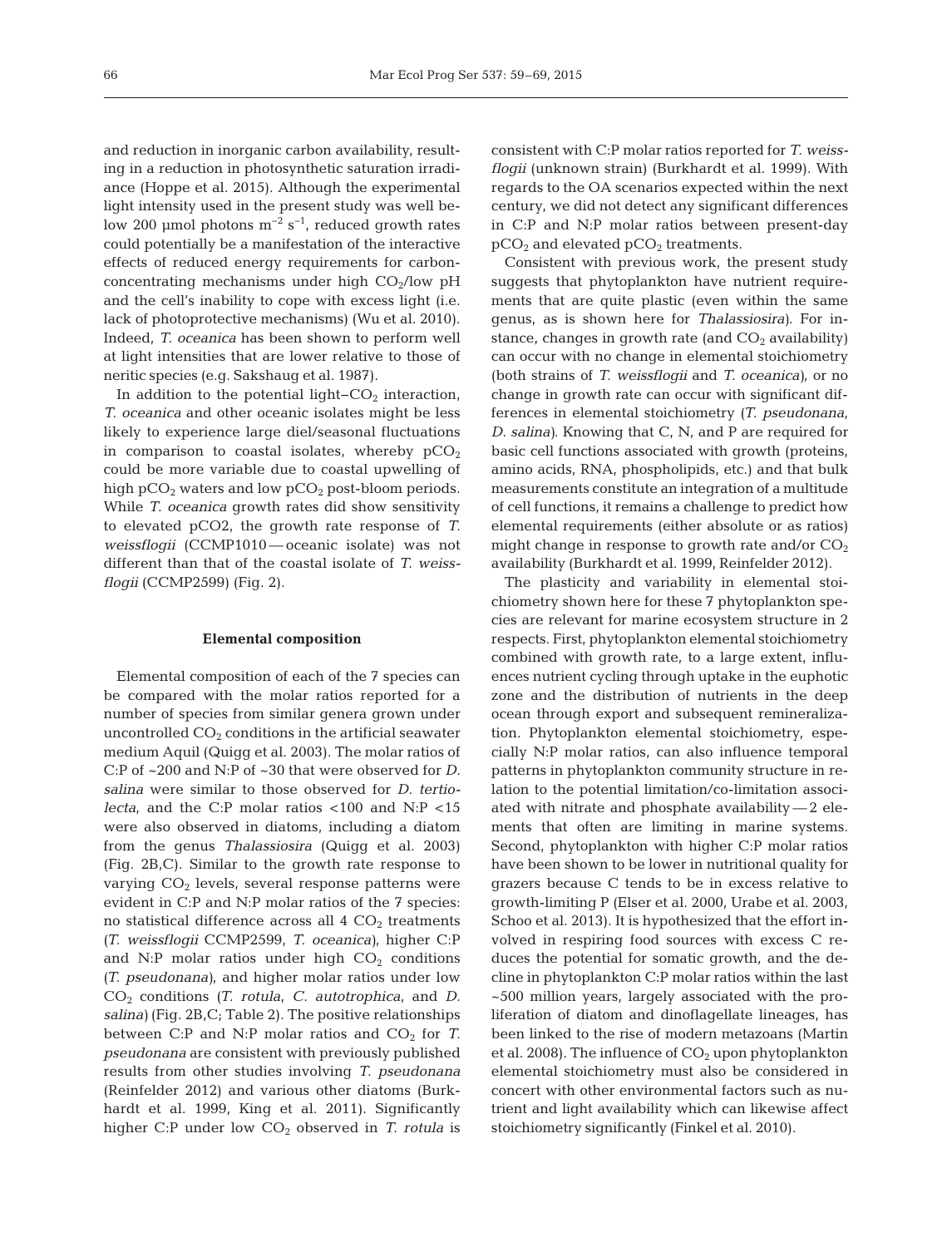#### **Fatty acid composition**

In the present study, we did not detect significant  $CO<sub>2</sub>/pH$ -driven effects upon the fraction of total FAs accounted for by ΣPUFA in 2 diatom species or in 2 chlorophyte species, nor did we detect a significant omega-3 FA contribution to total FAs in the 2 diatoms (Fig. 3). No change in PUFA content at elevated  $pCO<sub>2</sub>$  (~960 to 1000 ppm) was found for the Antarctic prymnesiophyte *Phaeocystis antarctica*, the dinoflagellate *Gymnodinium* sp. (Wynn-Edwards et al. 2014), or for the sea-ice diatom *Nitzschia lecointei* grown at 2.5°C (this was not true at −1.5°C) (Tors tens son et al. 2013). A recent study with *T. pseudo nana*, however, reported a ~38% decline in total FAs cell<sup>-1</sup> at 915 ppm pCO<sub>2</sub> relative to 365 ppm pCO<sub>2</sub>, and a ~20% decline in the PUFA fraction of total FAs (Rossoll et al. 2012). Similar trends in declining PUFA content at elevated  $pCO<sub>2</sub>$  were reported for the Antarctic prasinophyte *Pyramimonas gelidicola* (Wynn-Edwards et al. 2014), the sea-ice diatom *N. lecointei* when grown at −1.5°C (but not at 2.5°C) (Torstensson et al. 2013), and the diatom *Cylindrotheca fusiformis* (Bermúdez et al. 2015). In a mesocosm  $CO<sub>2</sub>$  experiment with natural phytoplankton assemblages, PUFA were found to increase under high  $CO<sub>2</sub>$  primarily, but this was identified to likely be caused by a shift in community structure from diatoms to dinoflagellates, the latter of which had a relatively higher PUFA content (Leu et al. 2013). Although the mechanisms behind  $CO<sub>2</sub>/pH$ -driven effects upon phytoplankton FA composition remain elusive, there does appear to be a relationship between low pH, reduced FA synthesis, and FA desaturation (Sato et al. 2003), in addition to a temperature– $CO<sub>2</sub>/pH$  relationship and the degree of saturation in proposed interactions between membrane fluidity, temperature, and maintenance of internal pH (Teoh et al. 2004, Mayzaud et al. 2013, Torstensson et al. 2013). Growth phase (logarithmic or stationary) is often difficult to control in dense cultures and is likely a confounding factor in findings to date.

#### **CONCLUSIONS**

In a series of culture experiments with controlled carbonate chemistry and nutrient-replete and lightsaturating conditions, we have shown that the response of growth rate and elemental composition of 7 phytoplankton species (5 diatoms and 2 chlorophytes) to  $CO<sub>2</sub>/pH$  differs between species. For a subset of these species in which FA composition was examined, there were no detectable effects of elevated  $CO<sub>2</sub>$  upon FA composition, including the fraction of FAs accounted for by PUFA. In terms of OA scenarios projected for the next century, significant findings are limited to increased growth rate of *T. rotula* and *C. autotrophica*, and decreased growth rate of *T. oceanica*. A number of other growth rate and elemental stoichiometry effects were found for other species under very low  $\left( < 215$  ppm  $pcO<sub>2</sub> \right)$  and very high ( $>$  2900 ppm pCO<sub>2</sub>) CO<sub>2</sub> conditions. The responses found in these  $CO<sub>2</sub>$  treatments are of potential utility when examining phytoplankton biogeochemical processes during transient post-bloom conditions in modern oceans, as well as over geological timescales.

Characterizing the effects of  $CO<sub>2</sub>$  availability upon phytoplankton growth and physiology is crucial for several scientific needs: (1) improving our understanding of variability in oceanic primary production on numerous spatial and temporal scales, (2) understanding potential effects of this variability upon global and ocean nutrient cycles, and (3) determining resources available to higher trophic levels that depend upon phytoplankton for nutrition. Notably,  $CO<sub>2</sub>$ -driven changes in growth rate were not necessarily reflected in significant changes in elemental composition or FA composition, and vice versa. This is exemplified by the nearly 2-fold range of plasticity that was found in C:P and N:P molar ratios, despite a relatively unchanged specific growth rate. Generalizations regarding the effects of variable  $CO<sub>2</sub>$  availability upon phytoplankton in general are difficult to make because of the observed occurrence of both bidirectional (or perceived positive or negative) re sponses to changes in  $CO<sub>2</sub>$ . Predictions of future ocean biogeochemical and ecosystem structure responses to the oceanic uptake of anthropogenic  $CO<sub>2</sub>$ are dependent upon characterizing the response and sensitivity of phytoplankton to elevated  $CO<sub>2</sub>$  (and other environmental factors). This clearly requires further work towards identifying and understanding the mechanism(s) responsible for change and towards parameterizing and constraining oceanic biogeochemical models.

*Acknowledgements.* We thank M. Dixon, J. Alix, S. Pitchford, D.Kapareiko,K.Hamel,K.Boeff,K.Dickinson,Z.Cao,B.Alix, and G. Bernatchez for technical assistance; D. McCorkle and R. Belastock for facilitating access to the WHOI ESL seawater pumping system; J. Wells (Memorial University Newfoundland) for technical assistance with fatty acid methyl ester analyses; and 3 anonymous reviewers for comments that improved the manuscript. Funding was provided by the NOAA Ocean Acidification Program (OAPFY11.01, FY12.02,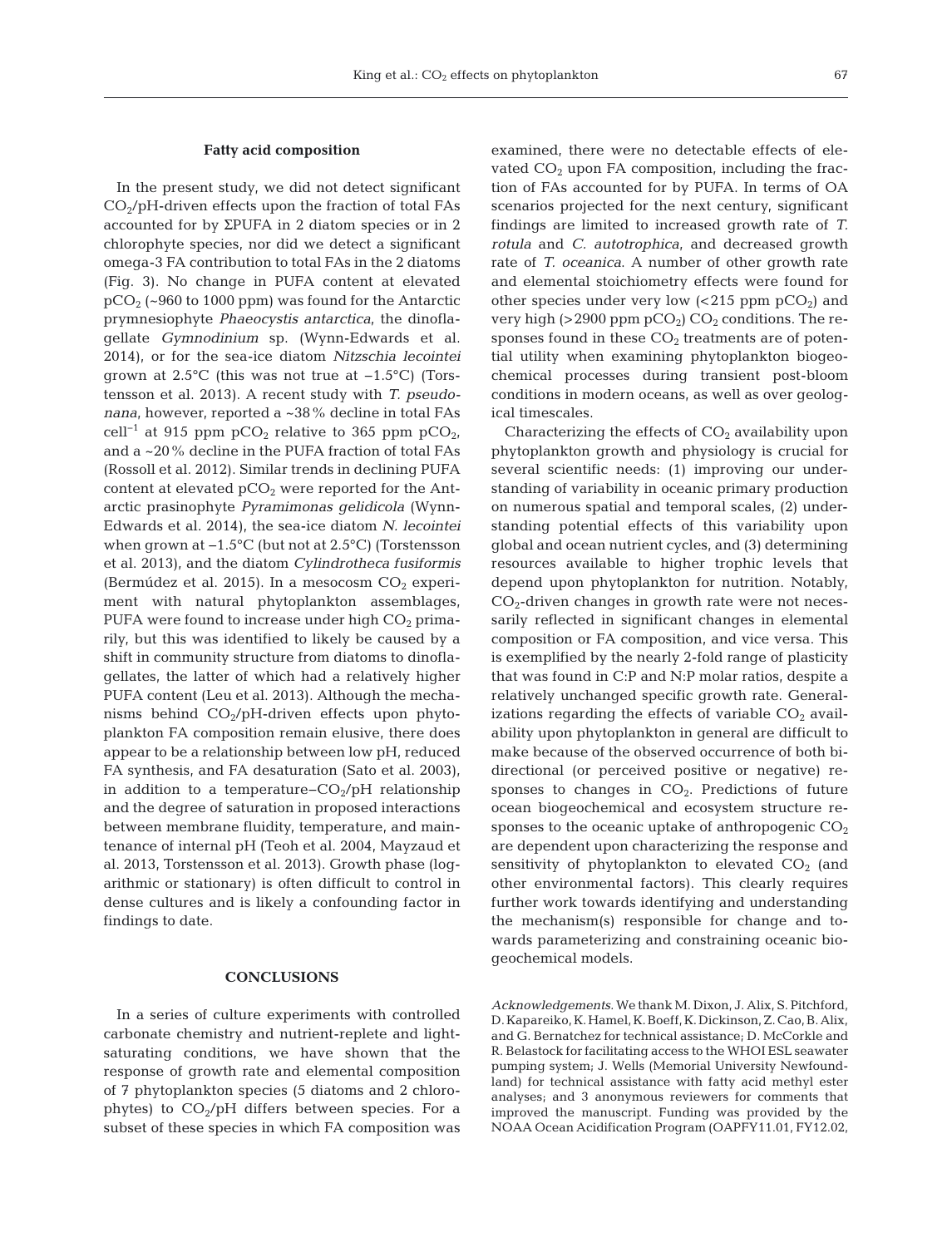FY13.03.NEFSC.001), the National Science Foundation to B.D.J. (OCE0962208), and the National Research Council Research Associateship Program (A.L.K.).

#### LITERATURE CITED

- ► [Bermúdez R, Feng Y, Roleda MY, Tatters AO and others](http://dx.doi.org/10.1371/journal.pone.0123945) (2015) Long-term conditioning to elevated  $pCO<sub>2</sub>$  and warming influences the fatty and amino acid composition of the diatom *Cylindrotheca fusiformis*. PLoS ONE 10: e0123945
- ► [Bockmon EE, Dickson AG \(2015\) An inter-laboratory com](http://dx.doi.org/10.1016/j.marchem.2015.02.002)parison assessing the quality of seawater carbon dioxide measurements. Mar Chem 171:36-43
- ► [Budge SM, Parrish CC \(1999\) Lipid class and fatty acid com](http://dx.doi.org/10.1016/S0031-9422(99)00241-1)position of *Pseudo-nitzschia multiseries* and *Pseudonitzschia pungens* and effects of lipolytic enzyme deactivation. Phytochemistry 52:561-566
- $\blacktriangleright$  Burkhardt S, Zondervan I, Riebesell U (1999) Effect of  $CO<sub>2</sub>$ concentration on C:N:P ratio in marine phytoplankton: a species comparison. Limnol Oceanogr 44:683-690
- [Clark DR, Flynn KJ \(2000\) The relationship between the dis-](http://dx.doi.org/10.1098/rspb.2000.1096)➤ solved inorganic carbon concentration and growth rate in marine phytoplankton. Proc R Soc B 267: 953−959
- ► [Collins S, Rost B, Rynearson TA \(2014\) Evolutionary poten](http://dx.doi.org/10.1111/eva.12120)tial of marine phytoplankton under ocean acidification. Evol Appl 7: 140−155
- [Crawfurd KJ, Raven JA, Wheeler GL, Baxter EJ, Joint I](http://www.ncbi.nlm.nih.gov/entrez/query.fcgi?cmd=Retrieve&db=PubMed&list_uids=22053201&dopt=Abstract) ➤ (2011) The response of *Thalassiosira pseudonana* to long-term exposure to increased  $CO<sub>2</sub>$  and decreased pH. PLoS ONE 6:e26695
- [del R. Gonzalez-Baro M, Pollero RJ \(1988\) Lipid characteri-](http://dx.doi.org/10.1016/0305-0491(88)90197-6)➤ zation and distribution among tissues of the fresh-water crustacean *Macrobrachium borellii* during an annual cycle. Comp Biochem Physiol B Biochem Mol Biol 91: 711−715
	- Dickson AG, Millero FJ (1987) A comparison of the equilibrium-constants for the dissociation of carbonic-acid in seawater media. Deep-Sea Res Part A 34: 1733−1743
	- DOE (US Department of Energy) (1994) Handbook of methods for the analysis of the various parameters of the carbon dioxide system in sea water. Version 2. ORNL/ CDIAC-74, http://cdiac.ornl.gov/oceans/DOE-94.pdf
- ► [Elser JJ, Sterner RW, Gorokhova E, Fagen WF and others](http://dx.doi.org/10.1046/j.1461-0248.2000.00185.x) (2000) Biological stoichiometry from genes to ecosystems. Ecol Lett 3: 540−550
- [Feely RA, Sabine CL, Lee K, Berelson W, Kleypas J, Fabry](http://dx.doi.org/10.1126/science.1097329) ➤ VJ, Millero FJ (2004) Impact of anthropogenic  $CO<sub>2</sub>$  on the CaCO<sub>3</sub> system in the oceans. Science 305:362-366
- ► [Feng Y, Hare CE, Leblanc K, Rose JM and others \(2009\)](http://dx.doi.org/10.3354/meps08133) Effects of increased  $pCO<sub>2</sub>$  and temperature on the North Atlantic spring bloom. I. The phytoplankton community and biogeochemical response. Mar Ecol Prog Ser 388: 13−25
- [Finkel ZV, Beardall J, Flynn KJ, Quigg A, Rees Ta V, Raven](http://dx.doi.org/10.1093/plankt/fbp098) ➤ JA (2010) Phytoplankton in a changing world: cell size and elemental stoichiometry. J Plankton Res 32: 119−137 Gao KS, Xu JT, Gao G, Li Y and others (2012) Rising  $CO<sub>2</sub>$ and increased light exposure synergistically reduce marine primary productivity. Nat Clim Change 2: 519−523
- ► [Hönisch B, Ridgwell A, Schmidt DN, Thomas E and others](http://dx.doi.org/10.1126/science.1208277) (2012) The geological record of ocean acidification. Science 335: 1058−1063
- ► [Hoppe CJM, Holtz LM, Trimborn S, Rost B \(2015\) Ocean](http://dx.doi.org/10.1111/nph.13334)

acidification decreases the light-use efficiency in an Antarctic diatom under dynamic but not constant light. New Phytol 207: 159−171

- ► [Hutchins DA, Mulholland MR, Fu F \(2009\) Nutrient cycles](http://dx.doi.org/10.5670/oceanog.2009.103) and marine microbes in a  $CO<sub>2</sub>$ -enriched ocean. Oceanography (Wash DC) 22: 128−145
	- IPCC (2007) Climate change 2007: Solomon S, Qin D, Manning M, Chen Z and others (eds) The physical science basis. Contribution of Working Group I to the Fourth Assessment Report of the Intergovernmental Panel on Climate Change. Cambridge University Press, Cambridge
- ► [Kainz M, Arts MT, Mazumder A \(2004\) Essential fatty acids](http://dx.doi.org/10.4319/lo.2004.49.5.1784) in the planktonic food web and their ecological role for higher trophic levels. Limnol Oceanogr 49: 1784−1793
- ► [King AL, Sanudo-Wilhelmy SA, Leblanc K, Hutchins DA, Fu](http://dx.doi.org/10.1038/ismej.2010.211) FX (2011)  $CO<sub>2</sub>$  and vitamin  $B<sub>12</sub>$  interactions determine bioactive trace metal requirements of a subarctic Pacific diatom. ISME J 5: 1388−1396
- ► [Kump LR, Bralower TJ, Ridgwell A \(2009\) Ocean acidifica](http://dx.doi.org/10.5670/oceanog.2009.100)tion in deep time. Oceanography (Wash DC) 22:94-107
- [Langdon CJ, Waldock MJ \(1981\) The effect of algal and arti-](http://dx.doi.org/10.1017/S0025315400047056)➤ ficial diets on the growth and fatty-acid composition of *Crassostrea gigas* spat. J Mar Biol Assoc UK 61: 431−448
- ► [Leu E, Daase M, Schulz KG, Stuhr A, Riebesell U \(2013\)](http://dx.doi.org/10.5194/bg-10-1143-2013) Effect of ocean acidification on the fatty acid composition of a natural plankton community. Biogeosciences 10: 1143−1153
- ► Martin RE, Quigg A, Podkovyrov V (2008) Marine biodiver sification in response to evolving phytoplankton stoichio metry. Palaeogeogr Palaeoclimatol Palaeoecol 258: 277−291
- ► [Mayzaud P, Boutoute M, Gasparini S \(2013\) Differential](http://dx.doi.org/10.1016/j.marchem.2013.02.009) response of fatty acid composition in the different lipid classes from particulate matter in a high arctic fjord (Kongsfjorden, Svalbard). Mar Chem 151: 23−34
	- Mehrbach C, Culberson CH, Hawley JE, Pytkowicz RM (1973) Measurement of the apparent dissociation constants of carbonic acid in seawater at atmospheric pressure. Limnol Oceanogr 18:897–907
- ▶ Orr JC, Fabry VJ, Aumont O and others (2005) Anthropogenic ocean acidification over the twenty-first century and its impact on calcifying organisms. Nature 437: 681−686
	- Parsons TR, Maita Y, Lalli CM (1984) A manual of chemical and biological methods for seawater analysis. Pergamon Press, Oxford
	- Pierrot D, Lewis E, Wallace DWR (2006) MS Excel program developed for  $CO<sub>2</sub>$  system calculations. ORNL/CDIAC-105a. Carbon Dioxide Information Analysis Center, Oak Ridge National Laboratory, US Department of Energy, Oak Ridge, TN, doi:10.3334/CDIAC/otg.CO2SYS\_XLS\_ CDIAC105a
- [Quigg A, Finkel ZV, Irwin AJ, Rosenthal Y and others \(2003\)](http://dx.doi.org/10.1038/nature01953) ➤ The evolutionary inheritance of elemental stoichiometry in marine phytoplankton. Nature 425: 291−294
- ▶ [Reinfelder JR \(2012\) Carbon dioxide regulation of nitrogen](http://dx.doi.org/10.3354/meps09905) and phosphorus in four species of marine phytoplankton. Mar Ecol Prog Ser 466:57-67
- ▶ [Riebesell U, Zondervan I, Rost B, Tortell PD, Zeebe RE,](http://dx.doi.org/10.1038/35030078) Morel FMM (2000) Reduced calcification of marine plankton in response to increased atmospheric  $CO<sub>2</sub>$ . Nature 407:364-367
- ▶ [Riebesell U, Schulz KG, Bellerby RGJ and others \(2007\)](http://dx.doi.org/10.1038/nature06267) Enhanced biological carbon consumption in a high  $CO<sub>2</sub>$